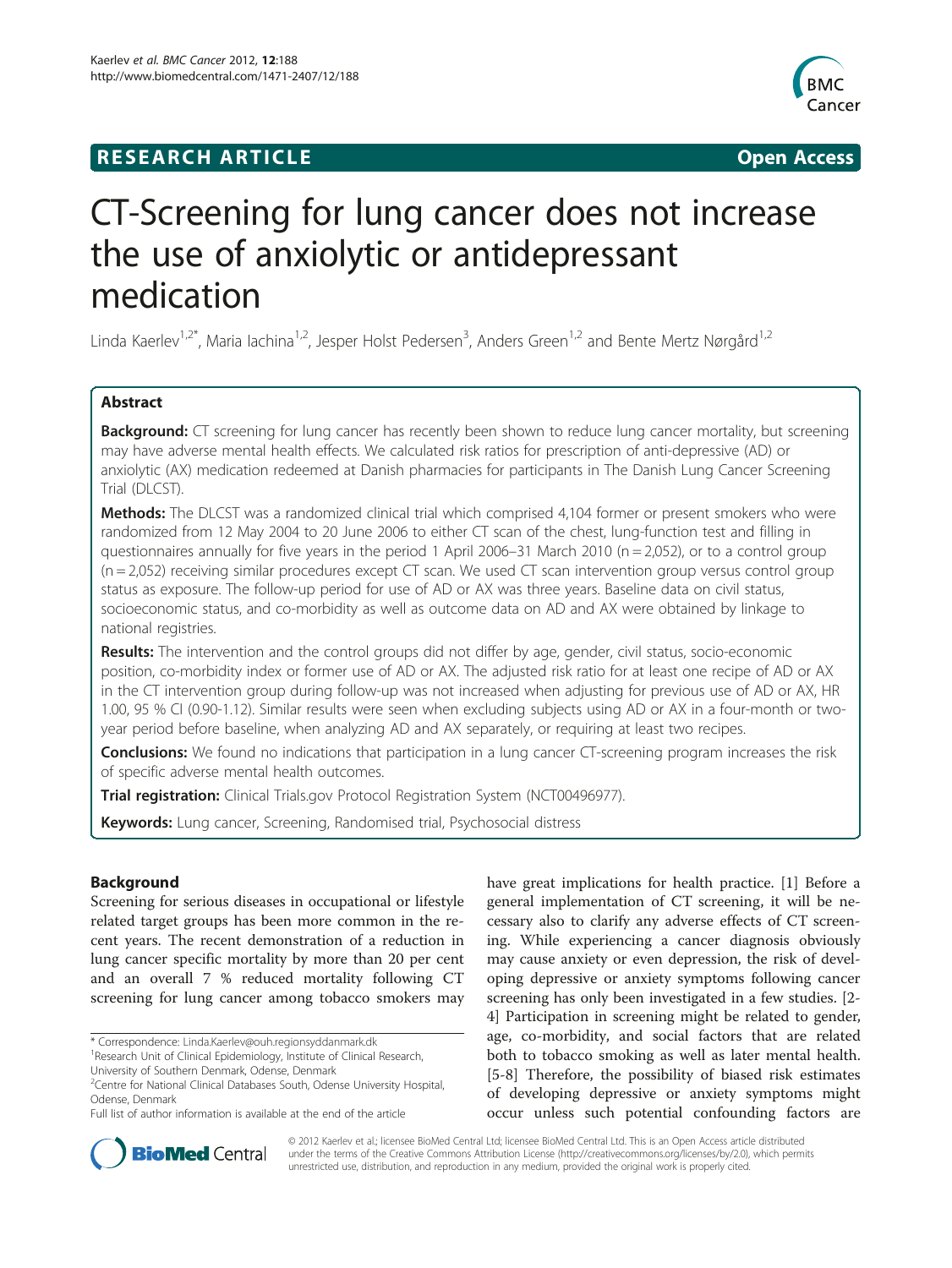taken into account. Furthermore, five out of six previous studies of participation bias, among volunteers in medical trials have shown that participants in screening programs, in general, have a more robust personality and less psychopathology compared with smokers in the general population. [[6,9-13\]](#page-5-0) This study aimed to examine psychological adverse effects in a Danish randomized clinical trial (The Danish Lung Cancer Screening Trial (DLCST)) with the calculation of risk ratios for prescription of anti-depressive (AD) or anxiolytic (AX) medication according to CT screening intervention or control group status with adjusting for potential confounding factors at baseline.

# Methods

## The DLCST

The study is based on the DLCST - a randomized clinical trial - with the overall aim to assess whether CTscreening of heavy tobacco smokers or ex-smokers with a history of at least 20 pack-years can reduce mortality from lung cancer. A total of 4,104 volunteers aged between 50 and 70 years, were included in the DLCST, with randomization at baseline - a specific date during the period 12 May 2004 until 20 June 2006- to either an intervention group (2,052 persons) or a control group (2,052 persons) followed by four annual screening rounds in the period 1 April 2006–31 March 2010. [[5\]](#page-5-0).

# A baseline CT scan was performed in all participants of the CT intervention group.

Pulmonary nodules were classified according to size, morphology and growth, and the assessment was validated by two radiologists. [\[5](#page-5-0)] At base line (1) nodules smaller than 5 mm and calcified (benign) nodules were tabulated, (2) non-calcified nodules between 5 and 15 mm were rescanned after three months. If the nodule increased in size or was larger than 15 mm the participant was referred for diagnostic procedures. The growth of nodules was assessed by both linear measurement and volumetric analysis. [\[14\]](#page-5-0) On an annual basis the CT intervention group was offered a CT scan and completed annual lung function tests together with questionnaires on smoking habits, health status, psychosocial factors, and quality of life issues. The control group had identical procedures as the screening group, but without CT scans.

Persons with a permanent address in Denmark have a unique 10-digit Civil Registration Number (CPR), which has been assigned to each Danish resident since 1968. The number includes information on birthday and sex, and it is used by all authorities for registration purposes. We used the CPR to link the DLCST project data with public registries including The Danish Civil Registration System [[15\]](#page-5-0), The Danish National Patient Register [\[16](#page-5-0)], and with public registries developed by Statistics Denmark such as The Household and Family Statistics (based on The Danish Civil Registration System) as well as The personal income statistics [[17\]](#page-5-0) and The Danish National Prescription Registry of the Danish Medicines Agency. [\[18](#page-5-0)].

Both the intervention group and the control group in the DLCST were followed-up for three years for use of AD or AX, counted from the baseline date of randomization in the DLCST.

# Demographic characteristics and co-morbidity of participants

The Danish Civil Registration System contains information on gender, addresses, dates of birth, and death and migration for every person who is or has been a Danish resident at any time between 1968 and the present. Information on civil status and socio-economic position at randomization (study baseline) was obtained from public registries in Statistics Denmark. Civil status was defined as living alone versus all others. Socio-economic position (SES) was defined by level of yearly income and included in the analyses as a categorical variable in three categories (below DKK 250,000, DKK 250–350,000, and above DKK 350,000). Information on co-morbidity was obtained from the NPR with calculation of a slight modification of the Charlson Co-morbidity Index (CCI). [[19,20\]](#page-5-0).

The CCI was re-coded into a categorical variable (0, 1, and above 1 point on the CCI scale). Smoking status at baseline as a categorical variable (current or former smoker) was used as a confounder in supplementary analyses.

## Measures of outcome

AD and AX are only available by prescription in Denmark. Using the unique PIN, we obtained complete information about redeemed AD and AX prescriptions by linkage to The Danish National Prescription Registry. [[18\]](#page-5-0) This register covers all pharmacies in Denmark and classifies prescribed pharmaceuticals according to the Anatomical Therapeutic Chemical classification system (ATC) at the level of the generic pharmaceutical. We used prescription of one or more of the following drugs to define the endpoints for the present study: The AD group comprised the overall ATC-group "N06A", including tricyclic antidepressants (TCA, ATC code N06AA), selective serotonin reuptake inhibitors (SSRI, ATC code N06AB), noradrenalin reuptake inhibitors (NARI, ATC code N06AX) and monoamine oxidase inhibitors (MAO-inhibitors, ATC codes N06AF and N06AG). [\[21\]](#page-5-0).

Lithium salts are mostly prescribed for bipolar affective disorders and were not included. Zyban has both an anti-depressive effect (ATC code N 06 AX 12) and is used as a smoking-cessation drug. However, none of the DLCST participants received prescribed Zyban in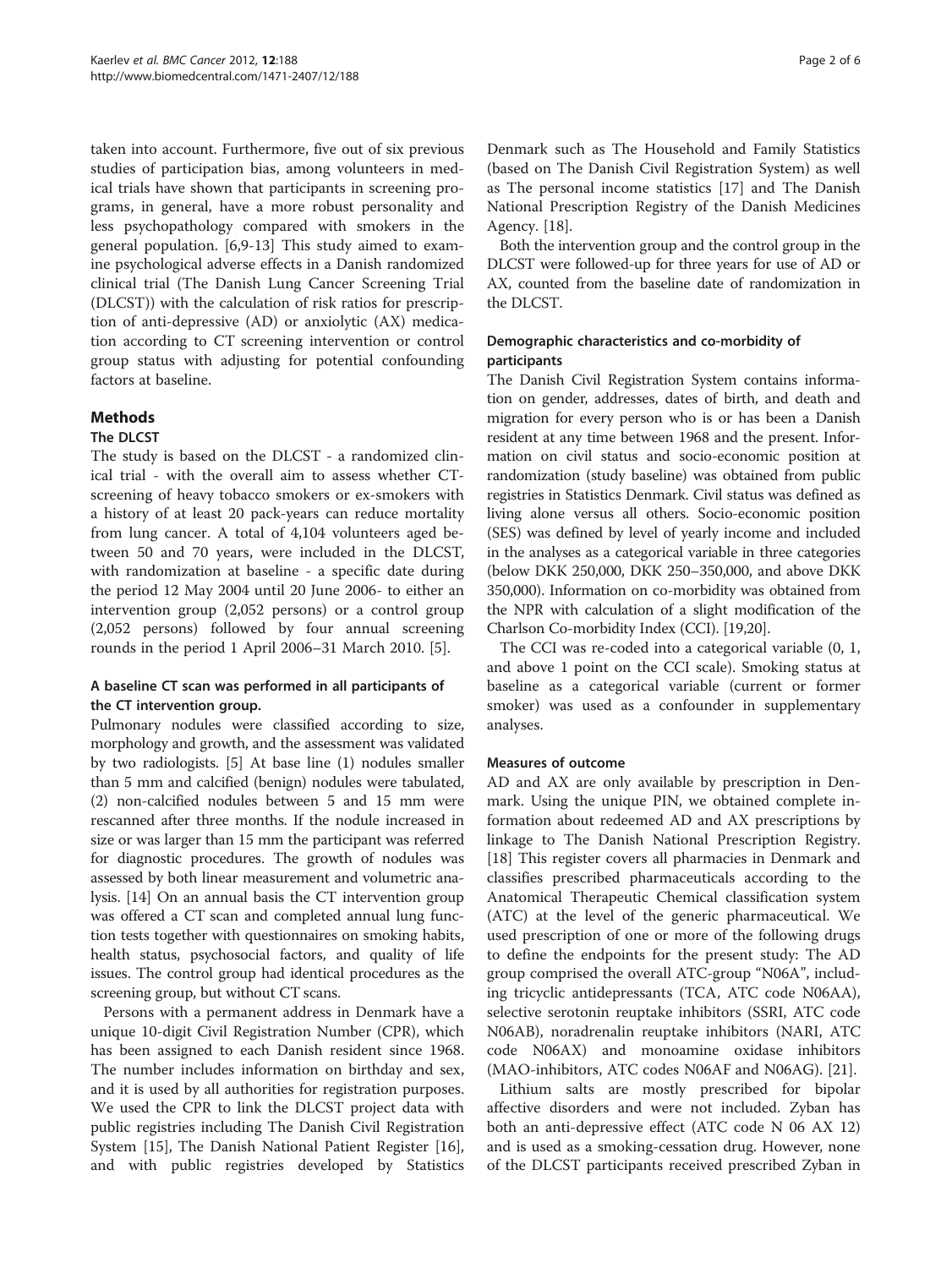<span id="page-2-0"></span>the follow up period, and therefore Zyban was not included in the outcome. The AX group comprised the overall ATC group "NO5B": Benzodiazepine derivatives (ATC code N05BA), Diphenylmethane derivatives (ATC code N05BB), Carbamates (ATC code N05BC), Dibenzobicyclo-octadiene derivatives (ATC code N05BD), Azaspirodecanedione derivatives (ATC code N05BE), and other anxiolytic medications (ATC code N05BX).

According to guidelines from the Danish health authorities the first-line drug for anxiety disorders in Denmark is SSRI antidepressants. Using prescription of AD or AX as a proxy for medical conditions, without information of the underlying medical condition on the recipes to clearly separate depressive disorders from anxiety disorders, did not allow us to conclude on separate analyses of AD and AX. We have thus presented the results for the analysis of AD or AX as our main results.

#### Analysis

First, we compared the screening intervention group with the controls at baseline with respect to demographic characteristics with chi-squared tests, except for continuous variables, which were compared between the groups with Students t-test. Secondly, we analyzed the risk ratio for prescription of AD or AX medication, redeemed at pharmacies at least once during a three year follow-up period, from baseline by proportional hazard regression with adjustment for use of AD and AX in the previous four months before baseline. Thirdly, we analyzed the risk ratio for prescription of AD or AX medication at least once during a three year follow-up period from baseline with exclusion at baseline of users of AD and AX in the previous four months before baseline. In addition, we performed extra analyses by extending the previous use of AD or AX to a two year period, by either analyzing AD and AX separately, or requiring at least two recipes.

The follow-up ended at the date of the prescription of the medication under study, the date of death, date of emigration, date of disappearance, date of a diagnosis of lung cancer, or after 3 years of follow-up for each individual, whichever came first. The Person-time at risk was calculated for each individual. The time during follow-up was counted in days.

Hazard ratios (HR) with 95 % confidence intervals (CIs) were calculated with adjustment for gender, age, civil status, SES, and CCI at baseline, and previous prescription of AD or AX.

In a sub-analysis, and due to the limited statistical power, we used logistic regression to test whether the persons diagnosed with lung cancer in the intervention group more often had used AD or AX compared with persons diagnosed with lung cancer in the control group.

#### Ethical aspects

The Danish Data Protection Agency and the Danish Medicines Agency approved the present study (J.nr. 2008-41-2764). The DLCST was approved by the Ethical Committee of Copenhagen County on January 31, 2003 and funded in full by the Danish Ministry of Interior and Health on June 23, 2004. Approval of data management in the trial was obtained from the Danish Data Protection Agency on February 11, 2005. The trial is registered in Clinical Trials.gov Protocol Registration System (identification no. NCT00496977).

All participants gave written informed consent to participation in the Danish Lung Cancer Screening Trial, which was approved by the Ethical Committee of Copenhagen County on January 31, 2003.

## Results

A total of 4,104 persons were randomized into the intervention (2,052) or control group (2,052). Characteristics of the cohort are given in Table 1.

# Table 1 Descriptive characteristics of participants of the DLCST at baseline in 2004

| <b>Characteristics</b>                                                                                                      | <b>Respondents Intervention Control</b> |                           |                                   | p-    |
|-----------------------------------------------------------------------------------------------------------------------------|-----------------------------------------|---------------------------|-----------------------------------|-------|
|                                                                                                                             | $N = 4,104$                             | $N = 2,052$               | $N = 2,052$                       | value |
| Gender, women,<br>number, (%)                                                                                               | 4,104                                   | 905 (44.10)               | 932 (45.42)                       | 0.397 |
| Mean age, years                                                                                                             | 4,104                                   | 57.35                     | 57.31                             | 0.807 |
| Age group (above mean: 4,104<br>57.3 years) (%)                                                                             |                                         | 1,001 (48.78) 972 (47.37) |                                   | 0.365 |
| Civic status, living alone, 4,076<br>number, (%)                                                                            |                                         | 586 (28.58)               | 587 (28.60)                       | 0.980 |
| Mean income<br>per year (DKK)                                                                                               | 4,100                                   | 316,910                   | 315,814                           | 0.859 |
| SES group, number, (%)                                                                                                      | 4,100                                   |                           |                                   |       |
| Below 250,000 DKK/year                                                                                                      |                                         | 754 (36.74)               | 759 (36.99)                       |       |
| 250-350,000 DKK/year                                                                                                        |                                         | 650 (31.68)               | 643 (31.34)                       |       |
| Above 350,000 DKK/year                                                                                                      |                                         | 648 (31.58)               | 650 (31.68)                       | 0.972 |
| Charlson co-morbidity<br>index at baseline,<br>number, (%)                                                                  | 4,104                                   |                           |                                   |       |
| 0                                                                                                                           |                                         |                           | 1,717 (83.67) 1,693 (82.50) 0.336 |       |
| 1                                                                                                                           |                                         | 235 (11.45)               | 238 (11.60)                       |       |
| >1                                                                                                                          |                                         | 100 (4.87)                | 121 (5.90)                        |       |
| Prescription of AD or AX 4,104<br>medication at least once<br>during the 4 months<br>period before baseline,<br>number, (%) |                                         | 269 (13.11)               | 277 (13.50)                       | 0.713 |
| Prescription of AD or AX 4,104<br>medication at least once<br>during the 2 years period<br>before baseline,<br>number, (%)  |                                         | 483 (23,54)               | 502 (24,46)                       | 0.487 |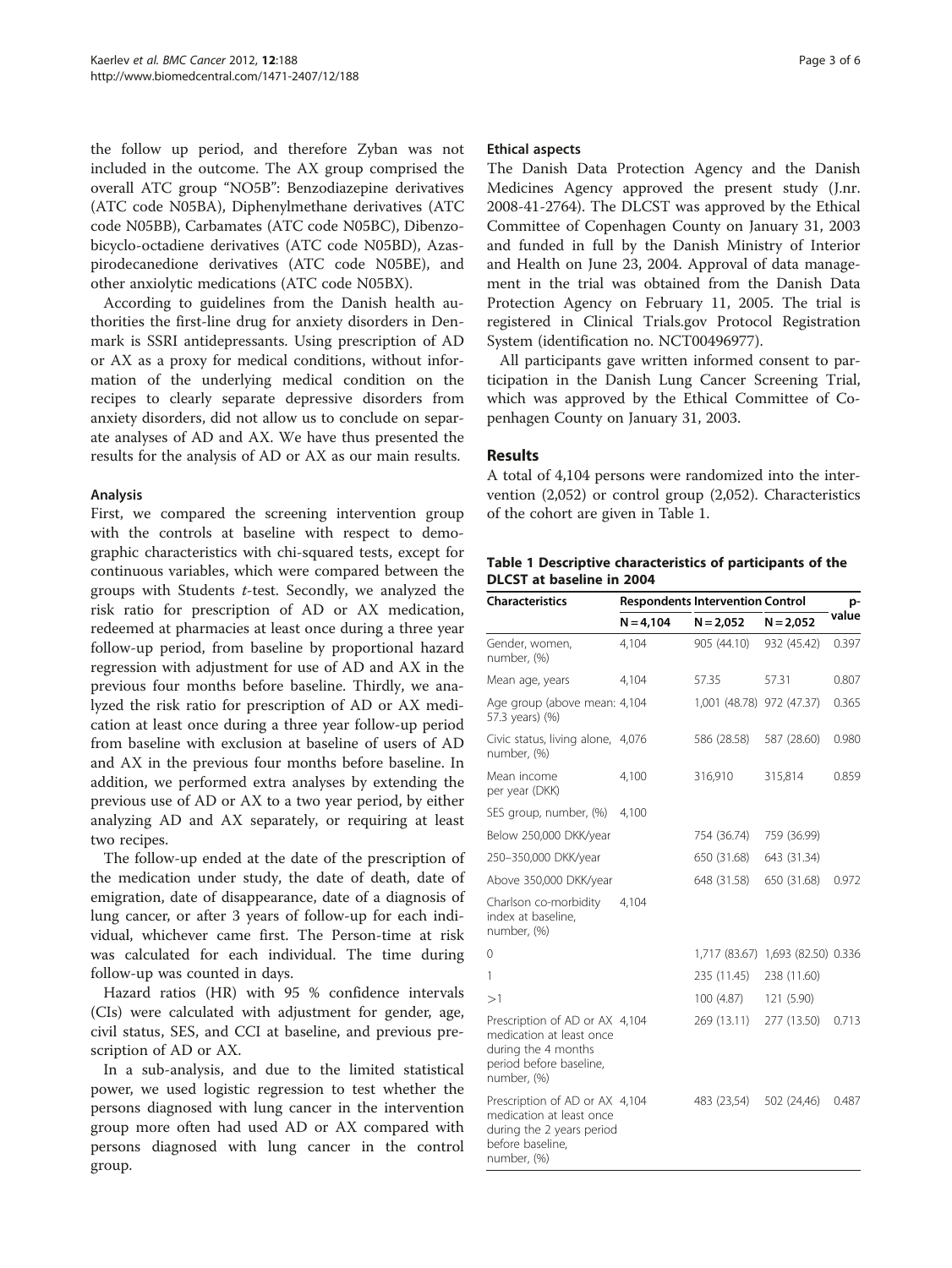Compared to the controls, the screened intervention group did not statistically differ significantly at baseline at the time of randomization with respect to gender, mean age, age group above 57.3 years of age, civil status with percentage living alone, SES mean income, SES - percentage within the lowest, the middle, or within the highest income group, percentage with CCI above 1 at the time of randomization, or with respect to percentage having either AD or AX medication prescribed at least once during the four months period before baseline, or at least once during the two years period before baseline (Table [1\)](#page-2-0).

Observations were censored if the participant died  $(n = 121; 67$  in the intervention group, 54 controls), disappeared (1 in the intervention group), or emigrated  $(n = 28; 14$  in the intervention group, 14 controls) during follow-up, or were diagnosed with lung cancer  $(n = 92)$ ; 68 in the intervention group, 24 controls). The mean follow-up time with standard deviation (SD) was 854 (SD 404) days for the intervention group and 851 days (SD 409) for controls, and the median follow-up time was 1096 days (3 years) for both groups.

Altogether 30.90 % ( $n = 634$ ) of the intervention group and 31.38 % ( $n = 644$ ) of the controls have had at least one redeemed prescription of AD or AX during follow up (former users not excluded), Pearson chi2 = 0.1136,  $Pr = 0.736$ .

# The unadjusted risk estimates for AD or AX in the intervention group and in the control group are shown in Figure 1.

The risk of at least one redeemed prescription of AD or AX among CT scan screened subjects during follow-up according to age group, gender, civil status, SES group, and CCI group, and without exclusion at baseline of former users of AD and AX in the previous four months before baseline is provided in Table 2. No differences



between the two groups were seen, neither when adjusting for previous use of AD or AX, (HR 1.00, 95 % CI 0.90- 1.12), nor when excluding subjects using AD or AX in a four months period before baseline HR 1.01, 95 % CI (0.88-1.17) (Table [3\)](#page-4-0) or excluding a two year period before baseline, when analyzing AD and AX separately, or requiring at least two recipes (data not shown).

Supplementary analyses with further adjustment for smoking status at baseline (current or former smoker) were performed, and no significant differences in the HR for AD or AX were seen before and after adjustment. Similarly, the HRs for the covariates only changed slightly in Table 2 and [3](#page-4-0) after further adjustment for smoking status at baseline.

Among the 92 persons with a lung cancer diagnosis (68 in the CT scan intervention group; 24 in the control group), 52.4 % of the control group and 37.1 % of the

| Table 2 Hazard ratio (HR) for use of antidepressants or  |
|----------------------------------------------------------|
| anxiolytic drugs in the intervention group compared with |
| controls adjusted for former use of AD or AX, and other  |
| <b>confounders</b>                                       |

|                                                                                      | <b>Relative risk estimates</b> |         |           |           |  |
|--------------------------------------------------------------------------------------|--------------------------------|---------|-----------|-----------|--|
|                                                                                      | N, (%)                         | Adj. HR | 95 % CI   |           |  |
| Intervention versus control status                                                   |                                |         |           |           |  |
| Control                                                                              | 644 (31.38)                    | 1.00    | Reference |           |  |
| Intervention                                                                         | 634 (30.90)                    | 1.00    | 0.90      | 1.12      |  |
| Possible confounders:                                                                |                                |         |           |           |  |
| Gender                                                                               |                                |         |           |           |  |
| Men                                                                                  | 561 (43.90)                    | 1.00    |           | Reference |  |
| Women                                                                                | 717 (56.10)                    | 1.36    | 1.21      | 1.53      |  |
| Age                                                                                  |                                |         |           |           |  |
| $\leq$ mean age 57.3 years                                                           | 685 (32.14)                    | 1.00    | Reference |           |  |
| >mean age 57.3 years                                                                 | 593 (30.06)                    | 0.92    | 0.82      | 1.03      |  |
| Civil status                                                                         |                                |         |           |           |  |
| Living together                                                                      | 806 (63.46)                    | 1.00    | Reference |           |  |
| Living alone                                                                         | 464 (36.54)                    | 1.26    | 1.12      | 142       |  |
| Social status (SES)                                                                  |                                |         |           |           |  |
| l ow                                                                                 | 576 (38.07)                    | 1.00    |           | Reference |  |
| Middle                                                                               | 397 (30.70)                    | 0.86    | 0.80      | 0.93      |  |
| High                                                                                 | 305 (23.50)                    | 0.43    | 0.37      | 0.49      |  |
| Charlson Co-morbidity index (CCI)                                                    |                                |         |           |           |  |
| $\Omega$                                                                             | 985 (28.89)                    | 1.00    | Reference |           |  |
| 1                                                                                    | 197 (41.65)                    | 1.25    | 1.14      | 1.37      |  |
| >1                                                                                   | 96 (43.44)                     | 2.50    | 2.38      | 2.62      |  |
| Prescription of AD or AX at least once during the 4 months<br>period before baseline |                                |         |           |           |  |
| No                                                                                   | 775 (21.78)                    | 1.00    | Reference |           |  |
| Yes                                                                                  | 503 (92.12)                    | 18.52   | 16.12     | 21.27     |  |
| Total 1,278 (31.14)                                                                  |                                |         |           |           |  |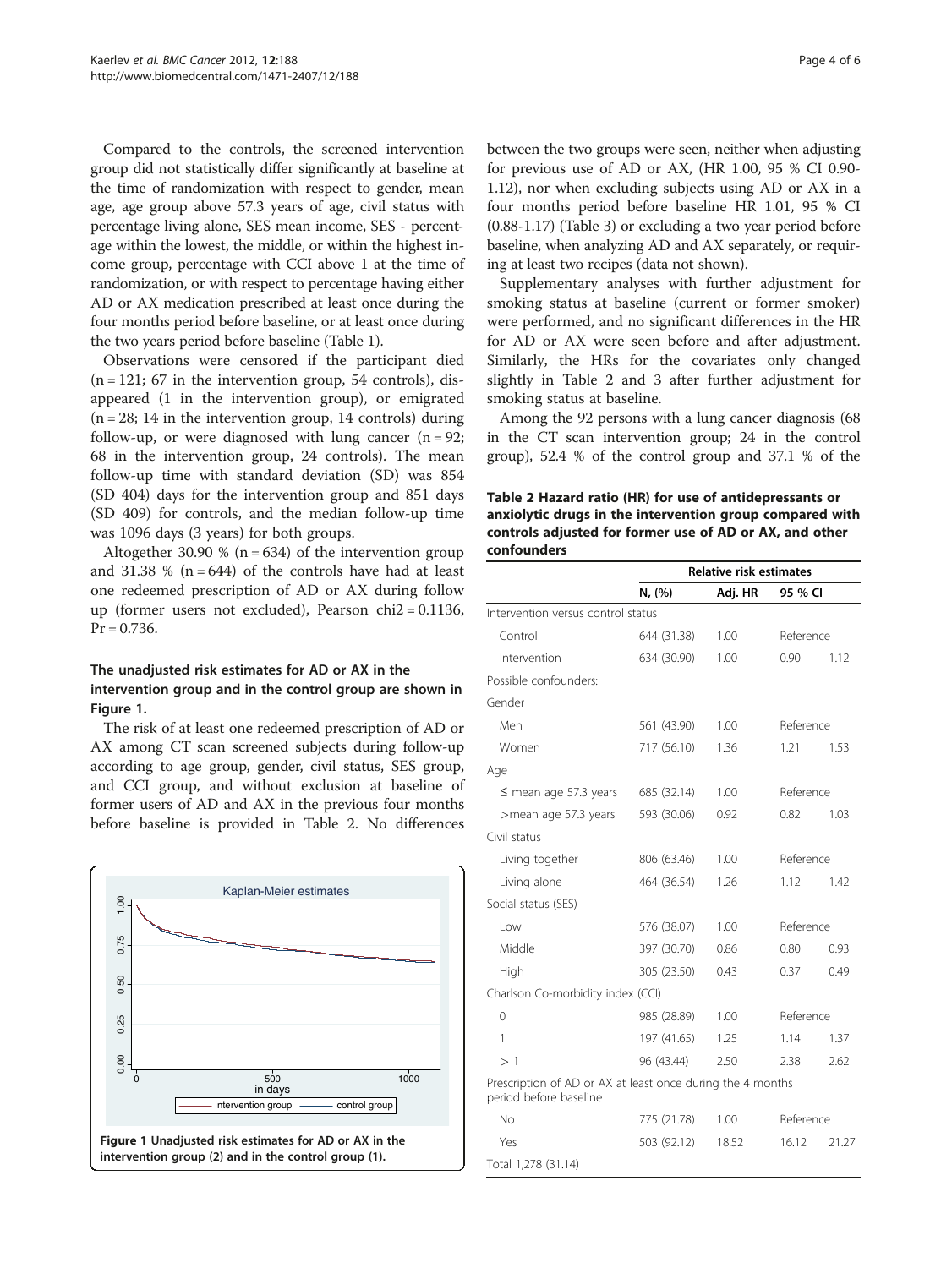<span id="page-4-0"></span>Table 3 Hazard ratio (HR) for use of antidepressants or anxiolytic drugs in the intervention group compared with controls, with exclusion at baseline of former users of AD or AX, and adjusted for confounders

|                                    | <b>Relative risk estimates</b> |         |           |      |
|------------------------------------|--------------------------------|---------|-----------|------|
|                                    | N, (%)                         | Adj. HR | 95 % CI   |      |
| Intervention versus control status |                                |         |           |      |
| Control                            | 385 (21.69)                    | 1.00    | Reference |      |
| Intervention                       | 390 (21.87)                    | 1.01    | 0.88      | 1.17 |
| Possible confounders:              |                                |         |           |      |
| Gender                             |                                |         |           |      |
| Men                                | 367(47.35)                     | 1.00    | Reference |      |
| Women                              | 408(52.65)                     | 1.69    | 1.45      | 1.96 |
| Age                                |                                |         |           |      |
| $\leq$ mean age 57.3 years         | 415 (53.55)                    | 1.00    | Reference |      |
| >mean age 57.3 years               | 360 (46.45)                    | 0.88    | 0.76      | 1.03 |
| Civil status                       |                                |         |           |      |
| Living together                    | 518 (67.19)                    | 1.00    | Reference |      |
| Living alone                       | 253 (32.81)                    | 1.30    | 1.11      | 1.52 |
| Social status (SES)                |                                |         |           |      |
| Low                                | 313 (40.39)                    | 1.00    | Reference |      |
| Middle                             | 253 (32.65)                    | 0.84    | 0.77      | 0.92 |
| High                               | 209 (26.97)                    | 0.42    | 0.34      | 0.50 |
| Charlson Co-morbidity index (CCI)  |                                |         |           |      |
| $\Omega$                           | 609 (78.58)                    | 1.00    | Reference |      |
| 1                                  | 111 (14.32)                    | 1.35    | 1.20      | 1.52 |
| >1                                 | 55 (7.10)                      | 2.70    | 1.13      | 4.27 |
| Total 775 (21.78)                  |                                |         |           |      |

intervention group had used AD or AX. Among the persons without a cancer diagnosis 31.2 % of the control group and 30.7 % of the intervention group had used AD and AX, odds ratio 0.48; 95 % CI (0.17-1.37). Thus, no statistically significant difference was seen for use of AD or AX between lung cancer patients in the CT scan intervention group and the control group, and with a very broad confidence interval due to the limited number of cases. Further adjustment for former use of AD or AX at baseline did not change this finding. We did not make an additional sub-analysis with exclusion at baseline of former users of AD or AX, since the number of lung cancer cases in the intervention group ( $n = 55$ ) and in the control group  $(n = 19)$  after this exclusion was small. All the sub-analyses on persons diagnosed with lung cancer had too few cases for proportional hazard regression analyses with adjustment for the full model of confounders.

#### **Discussion**

We found no indications that participation in a lung cancer CT-screening program increases the risk of specific adverse mental health outcomes, measured by prescription of AD or AX as a proxy for medical conditions. At baseline,- an individual day in the recruitment period,- the screened study subjects did not differ from controls by gender, age group, civil status, SES group, CCI group, or previous use of AD or AX, and thus, the randomization was successful. During follow-up no differences in the use of AD or AX between the two groups were found. Our findings are in line with a similar study investigating possible adverse effects of participating in screening programs, but they need cautious interpretation. [\[2\]](#page-5-0) Although we found no indication of an increased use of AD or AX in the intervention group compared to the control group, our findings for the present outcomes do not exclude an association for other adverse effects. Bunge et al. found that participants with a high affective risk perception showed higher lung cancer-specific distress than participants with a low affective risk perception, both at baseline and six months after screening, and therefore attention for this specific group was recommended. [[4](#page-5-0)] The strengths of our study were that comprehensive measures of potential confounders were available for the entire cohort. Furthermore, complete and independent information on the chosen outcome prescription of AD or AX and possible confounders such as demographic factors and CCI were available for the entire study population from the Danish registries.

A limitation of the present study was that we used prescriptions of AD or AX as a proxy for medical conditions without information of the underlying medical condition. Since we expect, that only more severe degrees of depression and anxiety disorders were medically treated, our study is not expected to include a milder degree of depression and anxiety disorders. Furthermore, the lack of information of the underlying medical condition on the recipes to clearly separate depressive disorders from anxiety disorders, did not allow us to conclude on separate analyses of AD and AX. In addition, it was a limitation that we were not able to stratify for or adjust for personal characteristics (robustness in personality and psychopathology) at baseline, but we believe that randomization have reduced selection bias due to this factor.

Whether the DLCST screening population is comparable to the general Danish population of smokers or ex-smokers , has been studied by Hestbech et al. by comparison with a matched population sample. [\[6\]](#page-5-0) Participants in DLCST were found to have a higher socio-economic status and less negative psychosocial aspects than the population sample, together with differences regarding age, gender and geographical area. Therefore the participants of DLCST may be more robust than the general population. The National Lung Screening Trial (NLST) from the United States, which showed a large reduction in mortality among screened participants, also showed that participants were better educated than a comparable sample from the general